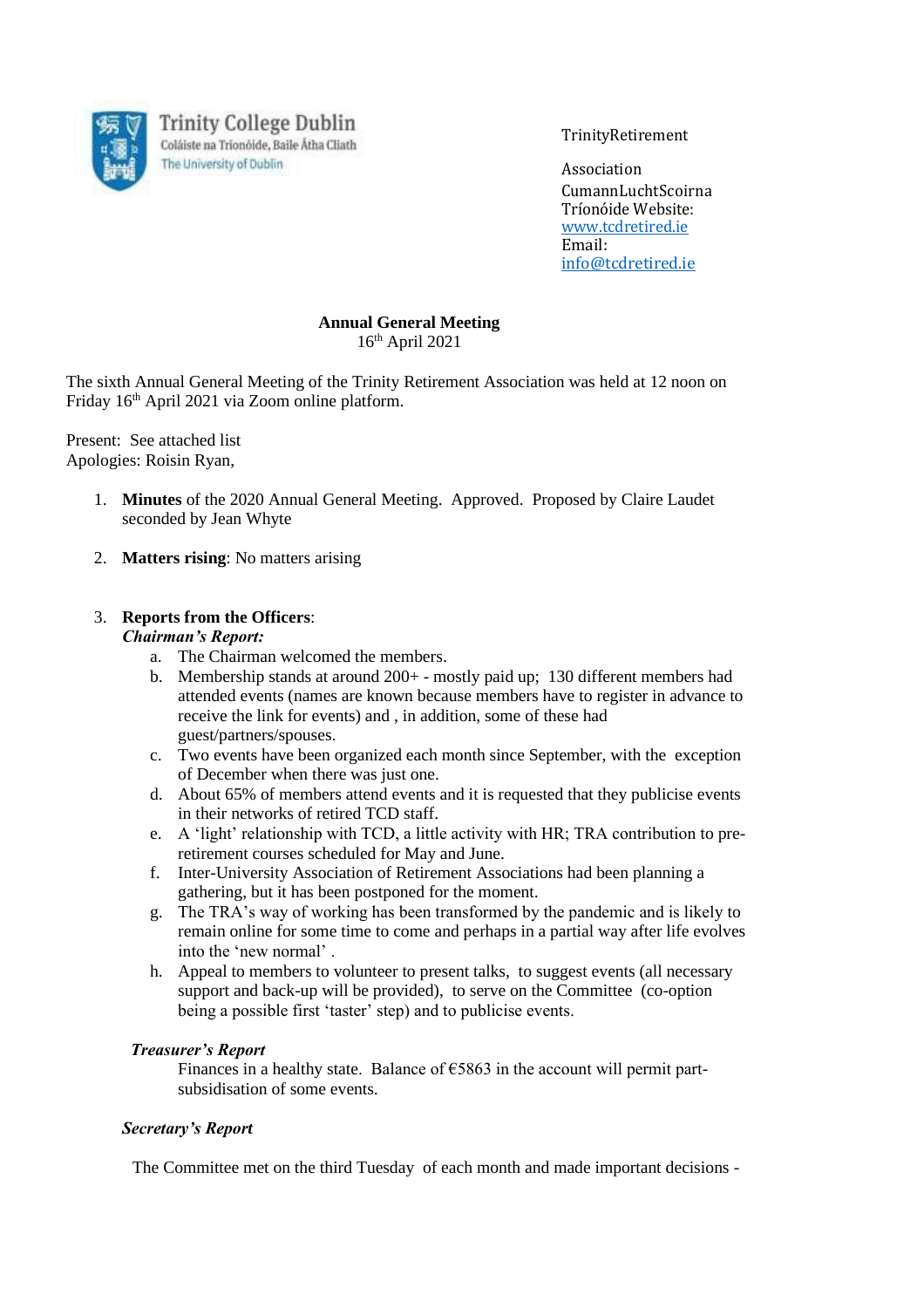mainly about upcoming events and sharing responsibilities for them.

We organised two events each month since the last AGM in September, except for December when we just had one. Attendance via Zoom increased steadily throughout the period. The lowest number attending was 26 and the highest was 88. The events this year, because of Covid, were straightforward talks or lectures, plus an interactive Quiz, with great illustrations which held the audience's attention and provoked questionso and discussion afterwards in the break-out rooms. There was quite a variety of topics as we strove to appeal to the broadly based membership of the Association. Here follows the list of events since the last AGM: they were illustrated by a selection of slides.

- Zoom Video Link Coffee Morning for New Retirees
- "I liked the early stuff,,," Iggy McGovern via Zoom with Poetry
- 'The Challenge of Being an Irish Woman Sculptor' lecture via Zoom
- Lecture 'Red Hugh O'Donnell and His World' via Zoom
- Growing Spring Bulbs in Containers online class via Zoom video link from Hazel Proctor
- 'The Liffeyside and Dublin' Lecture via Zoom
- "Kremlin Nightmares" a Talk via Zoom
- 'Irish History Represented in Art' on Zoom from the National Gallery of Ireland
- 'Sacred Wells of Ireland: where does the water come from and is it good to drink?', a lecture by Bruce Misstear on Zoom
- 'Meteorites and the birth of the Solar System', a lecture by Ian Sanders on Zoom
- 'The Devil's Chaplain' a talk on the life and work of Charles Darwin via Zoom
- A glimpse of life in rural India, by Sara McMurry on Zoom
- March Madness Online Quiz, organised by Louise Power
- Writers' Group presentation. By Tim Jackson, Rose Kevaney, Jim Malone, Mary McCarthy and Pat Wall on Zoom
- Planting containers for summer by Hazel Proctor, on Zoom
- Notre Dame de Paris: Triumph and disaster by Roger Stalley on Zoom

Future plans will be discussed when the new committee meets next week but it is hoped that we will be able to organise a visit to an outdoor space like a gaarden or park as well more interesting talks.

## The Officers' Reports were adopted.

Chairman's Report proposed by Doreen Mac Raois, seconded by Kay O'Neill Treasurer's report proposed by Denise Leahy, seconded by Ruth Potterton Secretary's report proposed by Liz Oldham, seconded by Claire Laudet

## **4. Elections**

Officers are elected at the AGM and serve for one year with a maximum of 3 years. The following nominations had been received in writing with appropriate notice (seven days prior to the AGM), had been proposed and seconded and had the consent of the nominee, as follows:

|           |                         |                                         | Proposed by: Seconded by |
|-----------|-------------------------|-----------------------------------------|--------------------------|
|           | Chairperson Mike Nowlan | Claire Laudet Jean Whyte                |                          |
| Treasurer |                         | Tom McCabe Denise Leahy Ruth Pottertonn |                          |
| Secretary |                         | Jean Whyte Mike Nowlan Ann Battersby    |                          |

They were declared elected unanimously with an online poll.